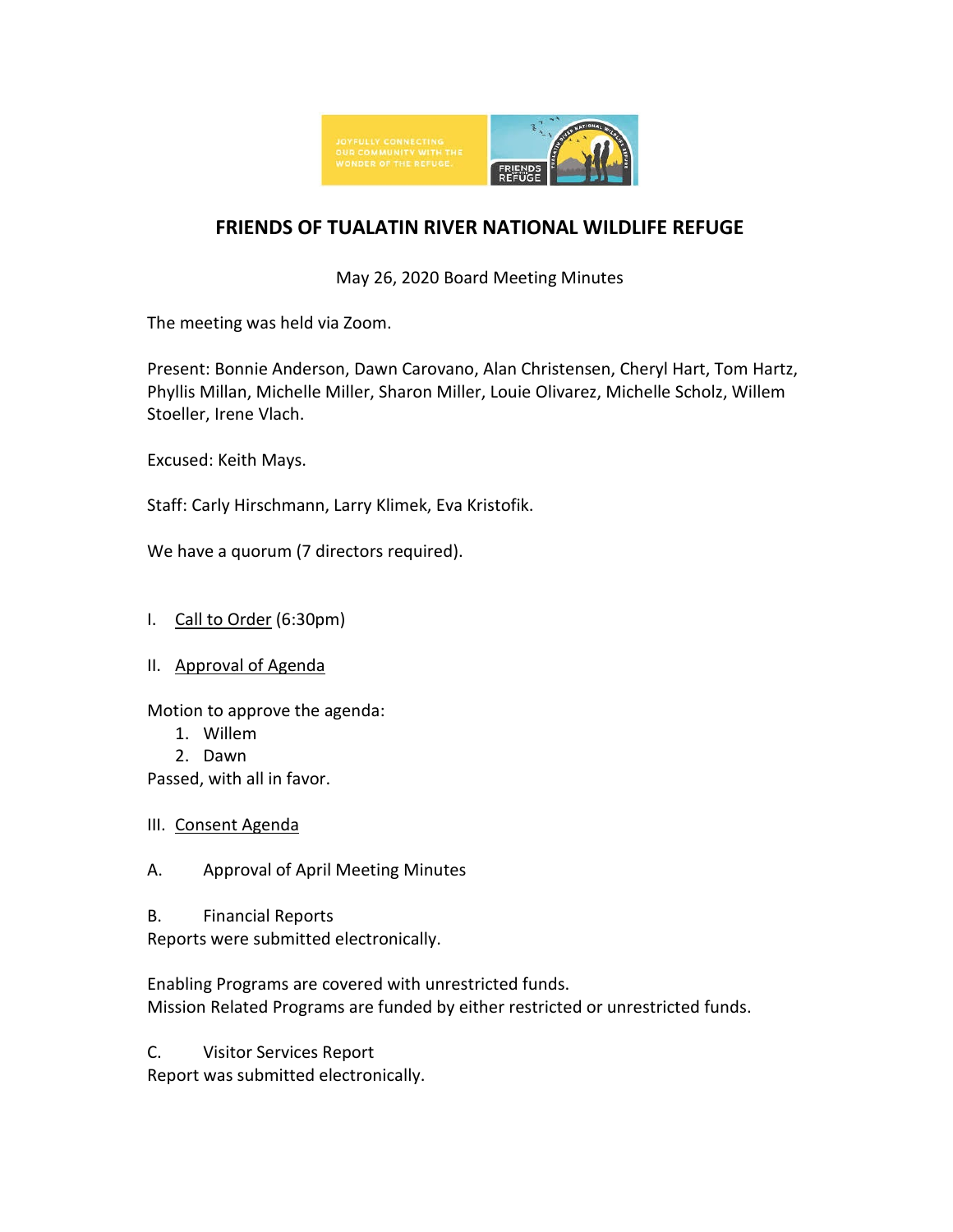## D. Photo Society Report

A Zoom presentation is scheduled for June 4.

E. Restoration Report Report was submitted electronically.

F. Membership Committee Report No report.

G. Other reports

Motion to approve the Consent Agenda and the reports:

1. Tom

2. Willem

Passed, with all in favor.

## IV. Business

- A. Information
- 5. Intel grant for Chicken Creek bridge work: Bonnie/Willem

Intel, on the advice of Todd Reeves (Bonneville Power Administration), is interested in the Chicken Creek project and is planning on giving us a grant for \$200,000 to allow us to complete the restoration (total restoration cost is \$1,200,000). A grant for \$100,000 from the Soil and Water Conservation District is still outstanding.

Intel needs to deposit the funds for the grant into our account before the end of their fiscal year on June 30. Intel also gave \$250,000 for Wapato Lake. We will recognize their contribution, as well as other contributions. The Intel grant will pay for Clean Water Services (CWS) to continue work on Chicken Creek.

With Intel's contribution, the funding gap for Chicken Creek will be \$100,000. It is expected that CWS has the funds to finish the project.

6. Virtual Bird Fest success/results: Bonnie/ Carly

Virtual bird Fest, as tracked by the traffic to our Facebook page and website, was a big success.

The single tool that extended reach more than anything else was asking our partners to share our content, or to advertise it.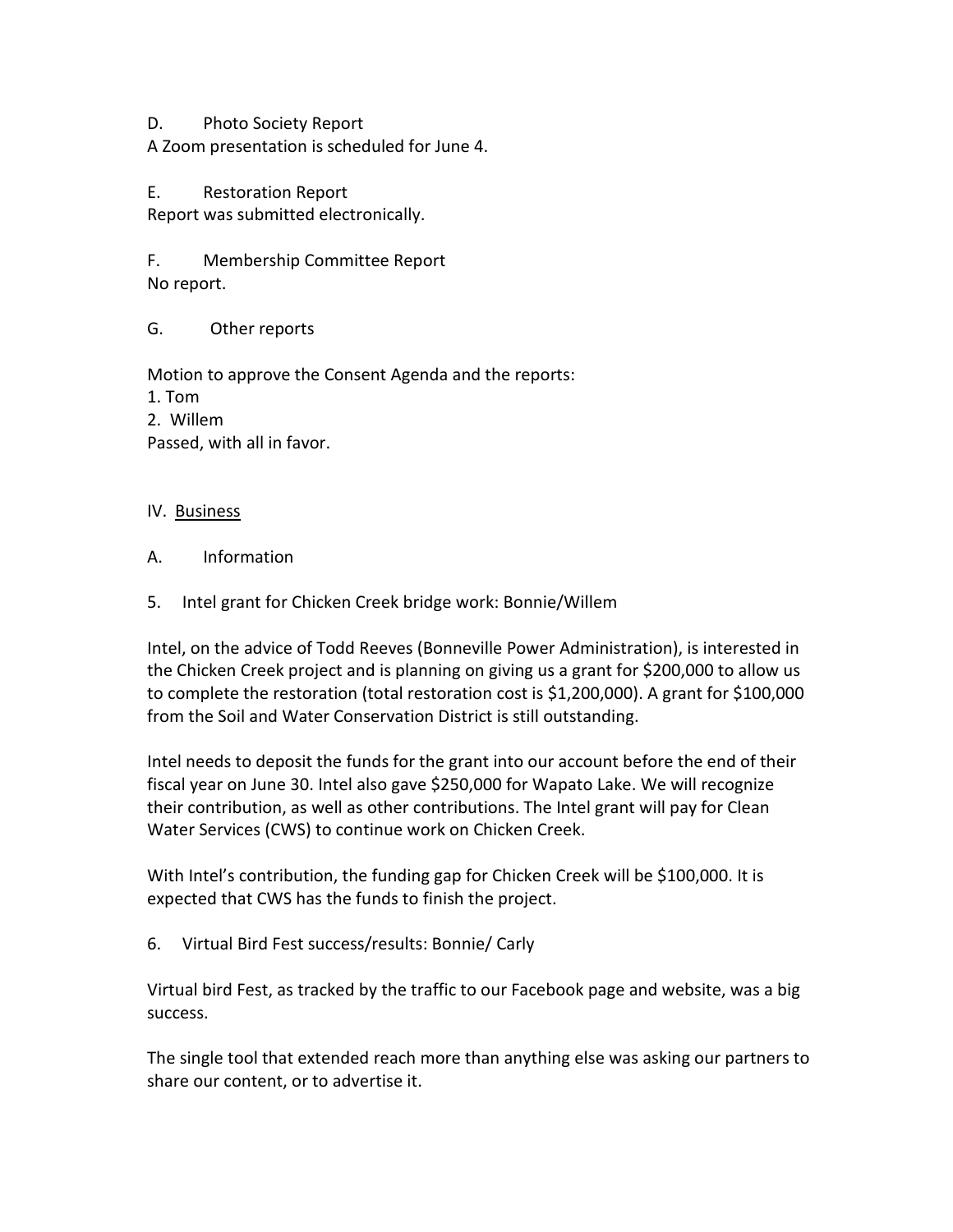People are especially willing to watch interactive content that includes people they are familiar with. The best formula for success for social media is education combined with entertainment. Most shares were from family members of the people featured in the videos.

Going forward we will feature themed weeks, for example pollinators or birds of prey. Carly will also have specific items for specific days of the week: Fact Friday, Take a Walk Thursday, Expert Tuesday, etc., including Saturdays and Sundays. Carly is planning on having a trivia game once a month. She will add a link that leads to the membership page on every post.

Question: How should we use social media once the Refuge is open again? The plan is to put our programs online in video form, rather than just as a page on the website. Can the existing videos be translated into Spanish as a means to expand our reach? We currently have a Spanish story time which has as much success than the story time in English. Perhaps we could have Spanish subtitles in the English videos. We could invite the audience ask questions in Spanish (Ask the Expert).

7. Final Ash Creek planting of 1P and 2P: Bonnie

See restoration report. The volunteer plantings at the beginning of the restoration work allowed \$1,000 in savings. These funds were used for the purchase and planting of additional plugs which were put in last week as the last phase of the 1P/2P planting. 370,00 plants were planted in total and the contract is now completed. A list of the planted species is available.

8. Nathan's resignation letter/closure: Bonnie

Nathan sent a resignation letter as he no longer wishes to work with herbicides. We somehow should recognize him and thank him for his service.

9. CARES Act funding and management: Willem

On May 11 we closed a loan for \$9,400 with Homestreet bank under the Payroll Protection Program, to be spent on payroll. The loan will be forgiven if we spend it all – which we will according to a spread sheet Willem and Bonnie created. We also booked \$5,000 as unrestricted funds from the One Tree grant. We are low in donations and memberships. Our income is substantially reduced because of no store sales.

- B. Discussion/Vote:
- 1. Wapato Dedication in September/status: Larry

The Wapato Opening is scheduled for Sept. 26. However, according to the Governor's notice, no more than 25 people will be allowed to assemble at that time. We could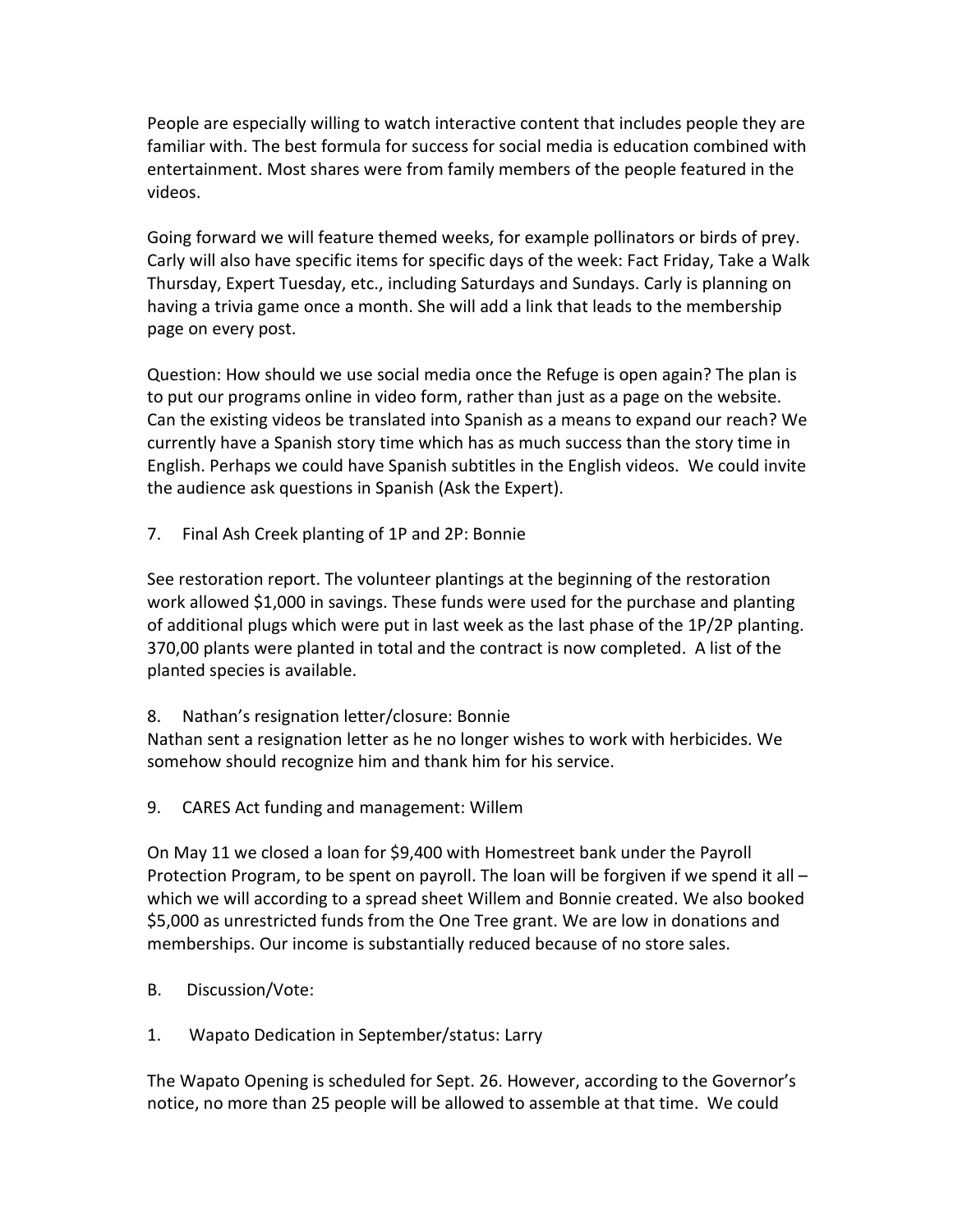have a small event, by invitation only, including dignitaries, and stream live for the public. Larry is in communication with CWS about postponing the opening to next spring. Nevertheless, Larry would like to do something in the fall because the Refuge will open, with or without celebration. If the director of USFWs comes, then we will have to have some celebration. The trails will be a minimum of 6 feet wide – meaning it will be possible to keep the required distancing.

Larry got the funding for the parking lot and the improvements on the road, which will be added on to the contact of the company that builds the bridges. The work should be completed by the end of September.

Larry is working on getting the MOU approved with the city of Gaston for the above work. Yamhill County has agreed to donate the small section of road they own between our two properties.

The two bridges are almost completed. The vehicle bridge still needs a gate and we have to place an obstacle on the pedestrian bridge to prevent driving. However, we do not yet have a restroom by the parking lot at Wapato Lake. We have a concrete restroom (pit toilet) in store which Larry is planning to move to Wapato Lake. The cost for moving the outhouse and installing it is a little over \$9,000. He has the funds but needs to figure out how to get the job through the contracting process.

The funding from the Washington County Visitors Association will allow for 2 miles of ADA trail.

At Tualatin the planting is completed and the plants are doing well. Meanwhile the Chicken Creek project is going forward. It was decided that the North bridge by the outlet will be for pedestrians only to reduce the cost.

In June the pump house project will be started and the dikes will be inspected.

The question was asked whether there will be a Friends group to support Wapato. Larry stated that a Friends group will be promoted at a future community event. Our group could serve as an example of the opportunities. Larry has names of people who were interested from last year's Showdown.

Eventually we will have to recognize the people who contributed and our partners in all projects in a meaningful way, perhaps with a limited opening, with one representative from each entity. We will have to publish when Wapato is open. We might still have a grand opening in November. Larry definitely wants to have it open to the general public before the opening of waterfowl hunting, probably in mid-December.

USFWS is starting to think about the process of opening up the facilities. Larry doesn't think it will happen before another 2 weeks as there are not enough PPEs. Moreover,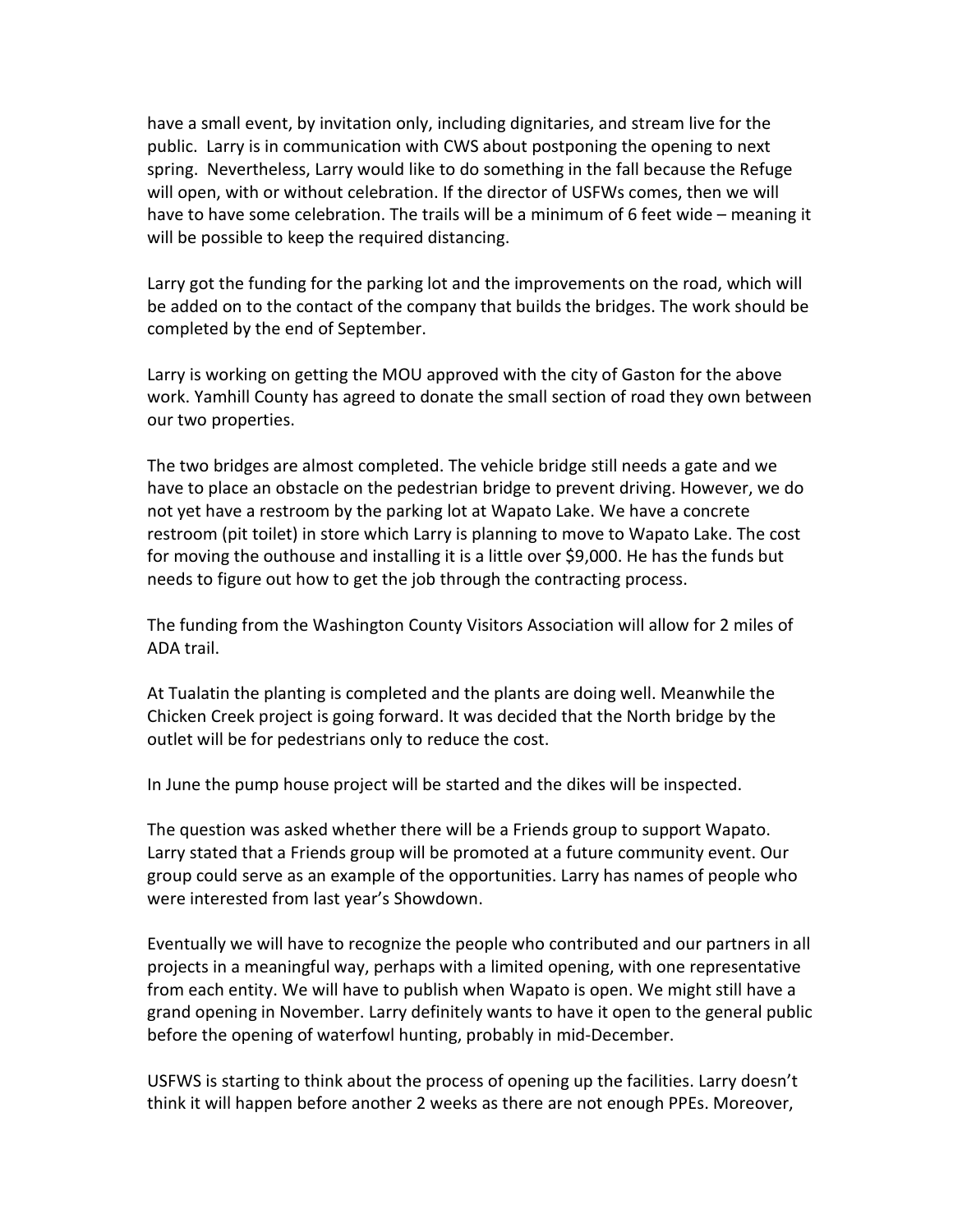the question of how to operate the bathrooms is not resolved. To be allowed to open the restrooms we need the staff and the PPEs to clean them every day. There are increasing Issues with parking on Hwy 99, including cars parked in the bike lane. Many people are visiting the Refuge for the first time.

2. O'Brien "Prize submission: Bonnie/Alan

Don O'Brien is a member of the board of the National Wildlife Refuges Association. A number of other board members started an endowment to recognize his devotion to Refuges and Friends groups a few years ago. An RFP was sent to Friends groups, inviting them to apply for \$1,000 for a project of their choice. Applications are due on June 15.

The following suggestions were made: to expand the online Birdfest; to pay for online promotion of Birdfest and the Refuge in general; to translate the videos on our website into Spanish; to develop kits that we could mail to the public.

Carly and Bonnie will take the lead to come up with ideas. If you have suggestions, send them to Bonnie by Friday.

3: Background checks for Friends volunteers: Willem

Board members are liable if there is an issue with a volunteer who has not undergone a background check. Willem estimates that it would cost \$950 to do background checks all our volunteers. The volunteers could either pay for it themselves, or have the organization cover the cost.

Willem made a motion to do background checks on all FOR volunteers.

Questions: Sharon pointed out to the fact that the online background check is not accurate. Moreover, the cost would be substantially higher if we were to require finger prints. She is concerned about the archiving of the obtained information and would want to know what would be the criteria for disqualifying someone from volunteering for us and whether the potential volunteer would have the right to appeal the decision.

Bonnie suggested the creation of an ad hoc committee to create a policy about background checks with the goal to protect board members from liability.

Alan, Willem, Bonnie and Sharon will form a committee. They will contact Portland Audubon about their background check policy. Bonnie will consult with the Attorney General.

There was no second to the motion.